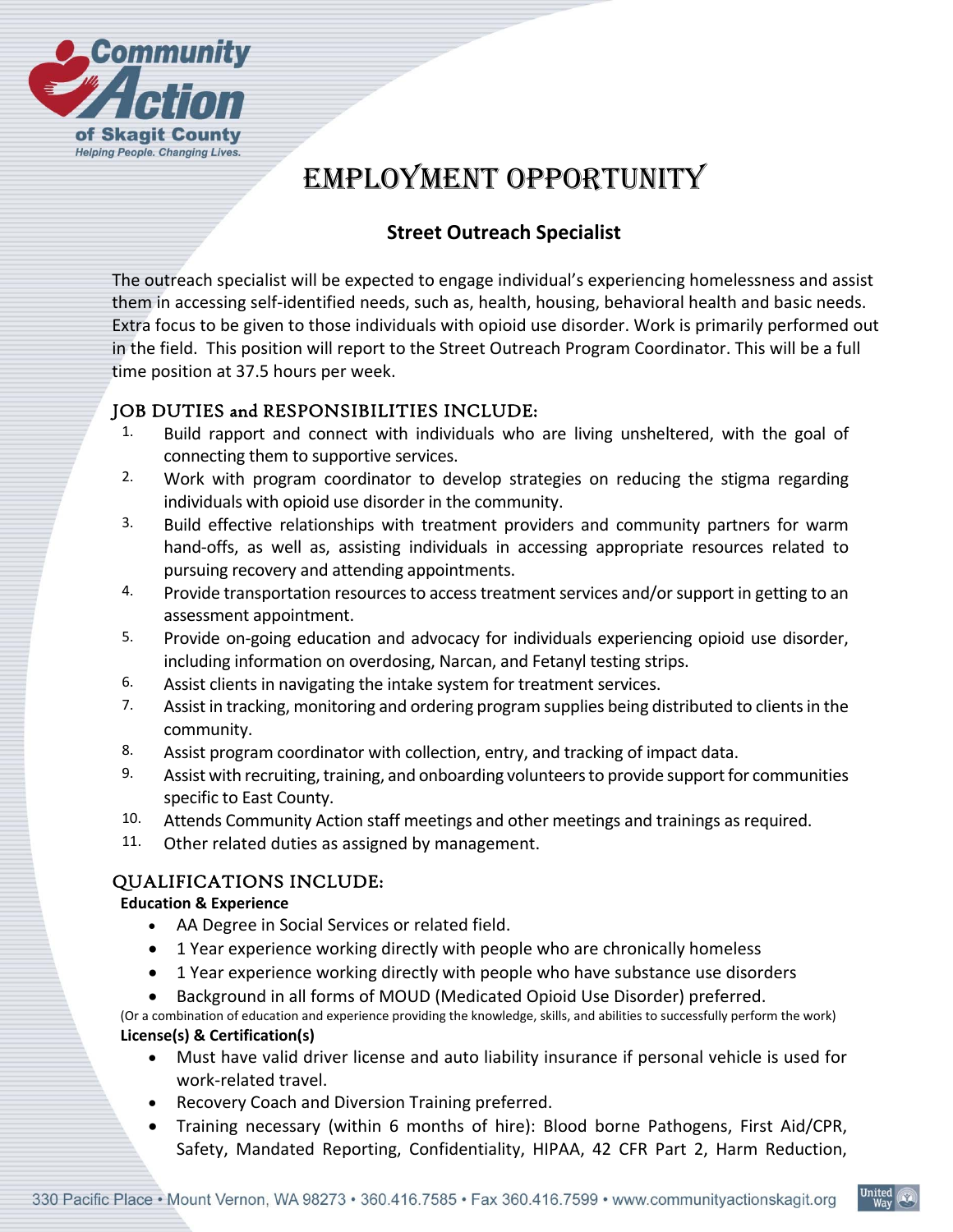Conflict Resolution, Crisis Intervention, Suicide Prevention, Ethics, Overdose prevention, recognition, and response.

#### **Skills and Abilities**

- Spanish/English bilingual strongly desired.
- Ability to set boundaries, resolve conflict and de-escalate issues.
- Must demonstrate passion for helping those with O.U.D.
- Ability to work well with others and exercise strong teamwork skills.
- Ability to maintain confidentiality
- Knowledge of community resources.
- Ability to exercise safe and independent judgement.
- Ability to work independently, as well as, part of a team.
- Ability to maintain and prioritize personal safety in all environments.
- Proficient in Microsoft Office Suite applications, including Excel, Word, PowerPoint, Publisher and Outlook programs.
- Must have strong and effective communication skills (oral and written).
- Working knowledge of standard office procedures and technologies (phone, computer, printer, photocopier, scanner, fax machine) is needed.
- Demonstrated ability to work harmoniously with people from varied cultural, socioeconomic, educational and experiential backgrounds.

**WORKING CONDITIONS / PHYSICAL REQUIREMENTS:** Work may be performed in an office environment or outside street environment. May be required to sit, stand, or walk for extended periods of time. Sufficient mobility is required for the use of office equipment and driving. Hearing and communication ability must be sufficient to perform essential job functions. *May be frequently exposed to situational, environmental or health hazards, such as mental health issues, drug abuse/paraphernalia, domestic violence, blood, fecal matter, parasites, and communicable disease.*  Travel within and outside Agency's service area will be required for outreach, meetings, training and other job-related activities.

# COMPENSATION AND BENEFITS:

Starting wage between \$18.78 ‐ \$20.74 per hour (DOE)

Benefits include:

- Medical & Dental Insurance including Rx and Vision
- Life Insurance and AD&D coverage
- SIMPLE IRA Retirement Plan (3% Employer Match)
- Employee Assistance Program
- Voluntary supplemental Cafeteria 125 Plan
- Paid Sick and Vacation Leave
- 13 Holidays per year
- Health club discounts

*(Community Action reserves right to modify, amend, or terminate any benefit at any time for any reason.)*

## TO APPLY:

Qualified candidates are encouraged to apply by providing **ALL** items requested. Please submit the following: (1) Community Action Application (2) Resume (3) Letter of Interest.

Application Packets should be submitted to: **employment@communityactionskagit.org**